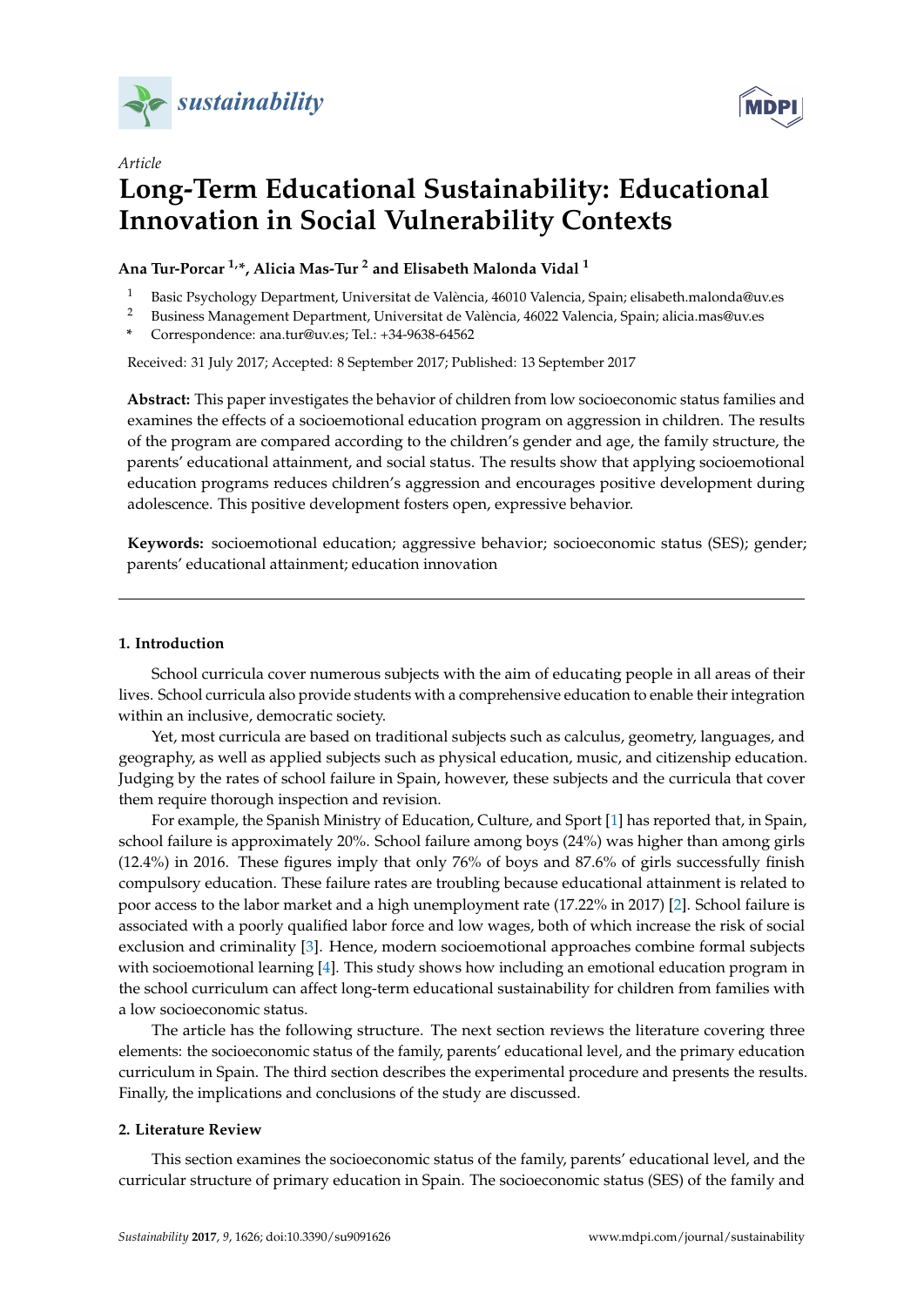parents' educational attainment are two variables that define the social and economic factors of young students' development.

#### *2.1. Families' Socioeconomic Status*

SES describes a person or a family according to the parents' education, wealth, and occupation [\[5\]](#page-8-1). SES determines the family's socioeconomic status [\[6\]](#page-8-2). SES is a multidimensional concept based on three assumptions. First, families have different and unequal positions within the social structure. Second, the main indicators of social status are an individual's formal education, occupation, gender, and marital status. Third, the combination of these indicators determines the social status of people and families [\[7\]](#page-8-3).

Authors have focused on education, occupation, income, and resources within the family unit [\[6\]](#page-8-2). Parents' education is one of the most stable factors of SES because it is acquired early and remains stable throughout adult life. Education and occupation are linked to wages and home resources. These resources include possessions (e.g., houses and books) and access to services, particularly education services for children [\[5](#page-8-1)[,8\]](#page-8-4).

Family status also determines other factors that affect children's development. Such factors include neighborhood, neighbors, lifestyle, and access to complementary education services (e.g., gym, libraries, and green areas), which indirectly provide supportive relationships that foster social norms and shared values [\[9\]](#page-8-5). Thus, while a person's development is influenced by family, it is also influenced by family relationships and family members' relationships with other environments (work, friends, and neighbors) within a society and culture [\[10,](#page-8-6)[11\]](#page-8-7).

Studies have shown a correlation between low social status and unhealthy lifestyles such as poor diet, limited sporting activity, high rates of chronic diseases, and sight or hearing problems [\[12\]](#page-8-8). Low social status is also related to a tendency to engage in risky behaviors [\[13\]](#page-8-9), difficulties in accessing health services, and scarce knowledge about the consequences of unhealthy behavior. In conclusion, low social status is broadly associated with poor living standards and high psychological stress [\[14\]](#page-8-10). Similarly, low SES has been linked to negative attitudes toward school, high school absenteeism, low educational attainment, and low access to specialized higher education [\[15,](#page-8-11)[16\]](#page-8-12).

#### *2.2. Parents' Educational Attainment*

In today's globalized world, where a technological revolution is underway, educating individuals is essential. Through the acquisition of knowledge and skills, an academic education provides opportunities for people to lead a better life and develop human capital. Hence, education can help fight poverty [\[17](#page-8-13)[,18\]](#page-8-14).

Parents' educational attainment is also related to social status and children's education. Studies have shown that parents' educational attainment is closely related to children's academic success and educational level [\[19](#page-8-15)[,20\]](#page-8-16). Parents with higher educational attainment feel more capable of helping their children, are more aware of academic performance, and are more prone to monitoring their children's academic progress [\[21\]](#page-8-17). In contrast, the parents' occupation is not significantly related to children's academic performance [\[19\]](#page-8-15).

#### *2.3. Effects on Preadolescents and Adolescents*

A low SES is positively related to externalized and internalized behavioral problems [\[22\]](#page-8-18). This link may be relevant during preadolescence, which is the target age group covered by this study. During preadolescence and adolescence, boys and girls demand higher autonomy [\[23\]](#page-8-19). Parents with low-skilled occupations tend to have longer working hours. Accordingly, their children spend more time without direct parental control, and thus have more freedom and autonomy than is expected for children of their age. Studies have shown that children belonging to low social strata are more prone to having deviant behaviors and associating with other children of similar age and behavior [\[24\]](#page-8-20). These factors increase rejection by less conflictive peers [\[25](#page-8-21)[–27\]](#page-9-0).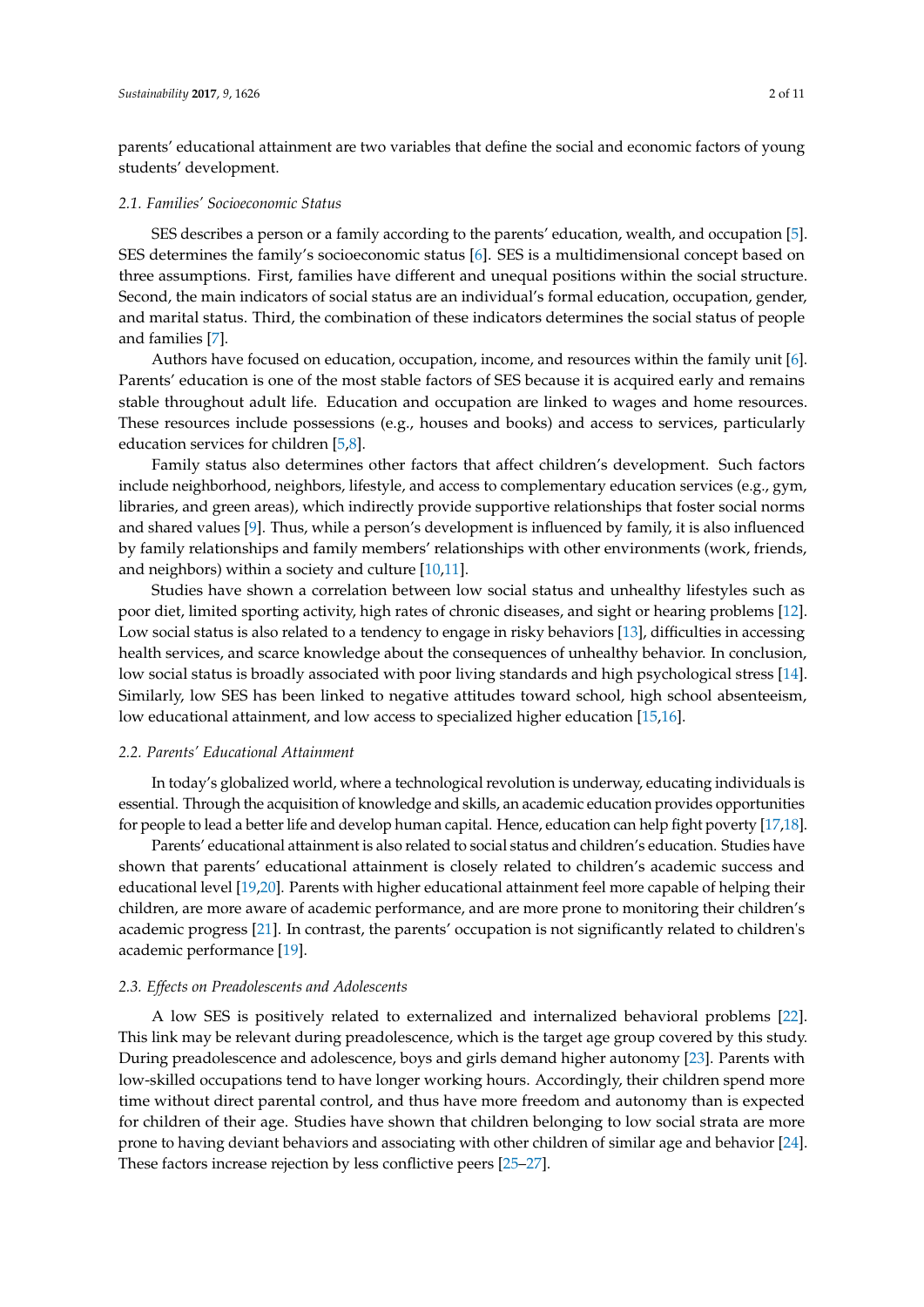Teenagers are also immersed in their academic studies, which require long-term effort and exert pressure to achieve good results. There is also greater estrangement between teenagers and parents because of long working hours, which increase the time teenagers spend alone at home [\[28\]](#page-9-1). Less monitoring of children encourages children to develop low-effort, satisfying behaviors such as surfing the Internet, spending long hours on the computer, and entering and leaving the home uncontrolled, which is an inherently high-risk behavior.

Breakup or divorce may also imply longer working hours, thereby affecting parents' monitoring of children. Divorce is associated with a decrease in wealth (and with poverty), changes at home and school, and alterations in social support systems [\[29\]](#page-9-2); all of which increase the risks facing family members, especially children.

In sum, adolescents belonging to low SES have a higher risk of associating with rebellious children [\[22\]](#page-8-18) and experimenting with alcohol and marijuana at an earlier age than children of higher social status [\[30\]](#page-9-3). These children also have a greater tendency to develop challenging behaviors [\[31](#page-9-4)[,32\]](#page-9-5).

## *2.4. Curricular Structure of Primary Education in Spain*

In Spain, Law 8/2013 of 9 December on improving education quality, and Law 2/2006 of 3 May on education, [\[33](#page-9-6)[,34\]](#page-9-7) govern primary education over six school years (children aged 6 to 12 years, not including grade repetitions). The academic goals aim at building know-how, which enables the application of educational contents. Achieving these objectives is expected to help children obtain the knowledge, skills, abilities, and attitudes required to successfully continue into secondary education.

The education legislation itself defines competencies as the skills needed to apply and understand academic contents and address complex problems. Accordingly, the education legislation covers the following competencies: linguistic communication, mathematics, basic science and technology skills, digital competencies, learning to learn, social and civic competencies, initiative and entrepreneurial spirit, and cultural conscience and expression.

Primary education in Spain has main modules, specific modules, and regional modules. These regional modules vary across autonomous regions. The main modules are Natural Sciences, Social Sciences, Language and Literature, Mathematics, and First Foreign Language. The specific modules are Arts, Physical Education, Co-official Language of the Autonomous Region (in this case, Valencian), and the family or legal tutors' choice of Religion, or Social and Civic Values [\[35\]](#page-9-8). One or two additional modules are chosen according to the needs of the school [\[36\]](#page-9-9). The Spanish school curriculum is not written in gender-neutral language. Furthermore, programs for the education of emotions are not included alongside other programs that relate to mixed education and gender equality.

We designed an emotional education program as one of these additional modules. This program consisted of 16 lessons, each of which lasted approximately two hours. The content of the program was as follows:

- (1) Emotion knowledge and management: training positive and negative emotions towards oneself and others, self-control.
- (2) Self-regulation of emotions and personal autonomy: positive/negative attitudes; self-esteem; responsibility, self-regulation, and self-motivation, training emotional awareness. Awareness of one's own emotions can help reveal the emotions of others [\[37\]](#page-9-10).
- (3) Communication skills: emotional and contextual abilities, assertiveness, communication, expression of ideas. Thanking and asking for favors, expressing complaints, active listening, and empathy and prosocial behavior, listening to other people's feelings.
- (4) Effective confrontation and social settlement skills: identifying cohabitation problems, problem-solving, and negotiation techniques for solving conflicts.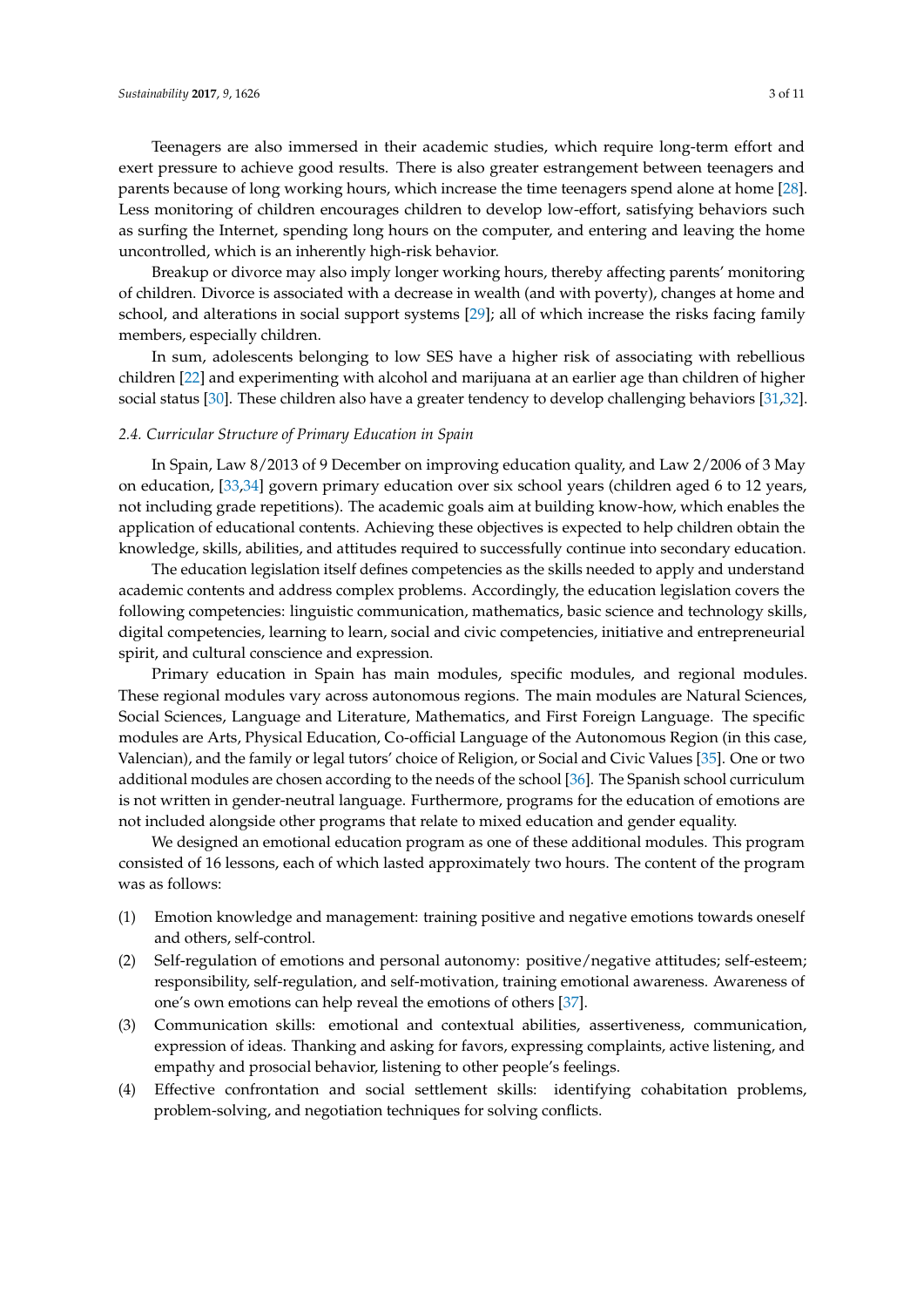We analyzed the extent of students' disruptive behaviors (aggression), and the effect of emotional education programs during childhood. Accordingly, the goals of this study were as follows: (1) to analyze the degree of childhood aggression in children from low social strata and the effects of socioemotional programs on children's aggression; (2) to compare the results of the program by children's gender, age, family structure, parents' educational attainment, and social status.

The following hypotheses were tested:

- (1) The socioemotional education program reduces aggression in children.
- (2) This reduction in aggression holds for all sociological variables under analysis: gender, age, family structure, maternal and paternal educational attainment, and social status.

#### **3. Method**

## *3.1. Participants*

Participants were 413 children (55.2% boys and 44.8% girls), aged 7 to 12 years ( $M = 9.12$ ; SD = 1.52). Children attended public schools in the metropolitan area of Valencia. They were enrolled in grades 2 through 6 (primary education). Most families were of Spanish origin (81.8%), while 18.2% were originally from Western Europe, Eastern Europe, Arab countries, Sub-Saharan Africa, and South-East Asia. In terms of family structure, 83.8% belonged to two-parent families, 11.1% belonged to stepfamilies, and 5.1% belonged to single-parent families due to either divorce or death. The distribution for paternal educational attainment was as follows: no primary education (19.8%), primary education (59.6%), and Baccalaureate or higher vocational training (20.6%). The distribution for maternal educational level was as follows: no primary education (15.5%), primary education (63.0%), Baccalaureate or higher vocational training (19.1%), and university education (2.4%). All parents belonged to low social strata (IV and V): 72.2% belonged to social class IV, and 27.8% belonged to social class V.

## *3.2. Instruments*

*Children's Sociodemographic Profile.* Sociodemographic variables were gender, age, family structure, parents' educational attainment (mother and father separately), and social class. Family structure categories were (1) two-parent families; (2) stepfamilies: one parent had a stable relationship with another adult who may or may not have children from previous relationships; and (3) single-parent families: families with one parent. Educational attainment of the parents had four categories: (1) attended school but did not graduate; (2) graduated from school; (3) completed non-compulsory secondary education (Baccalaureate or vocational training); and (4) obtained a university degree. Social status was classified according to Hollingshead's four factor index of social status [\[7\]](#page-8-3). This index reflects parents' educational level and occupation. The combined score for both parents (two-parent families) or for one parent (single-parent families) determined the social status of the family. Hollingshead's index yields five levels of social status: I High, II Upper-middle, III Middle, IV Lower-middle, and V Low.

*Physical and Verbal Aggression Scale* (AFV) [\[38](#page-9-11)[,39\]](#page-9-12). The scale has 15 items that assess physical and verbal aggression toward others. Each item has three possible responses  $(3 =$  usually,  $2 =$  sometimes, 1 = never) to indicate the frequency with which a specific behavior occurs. Accordingly, higher scores indicate greater aggression. Example items are, "I kick and punch" and "I speak badly about my classmates". Cronbach's alpha was 0.85.

# *3.3. Procedure*

The project was presented in public schools in the metropolitan area of Valencia, Spain. Schools were located in areas where students were at social risk. The program required teachers'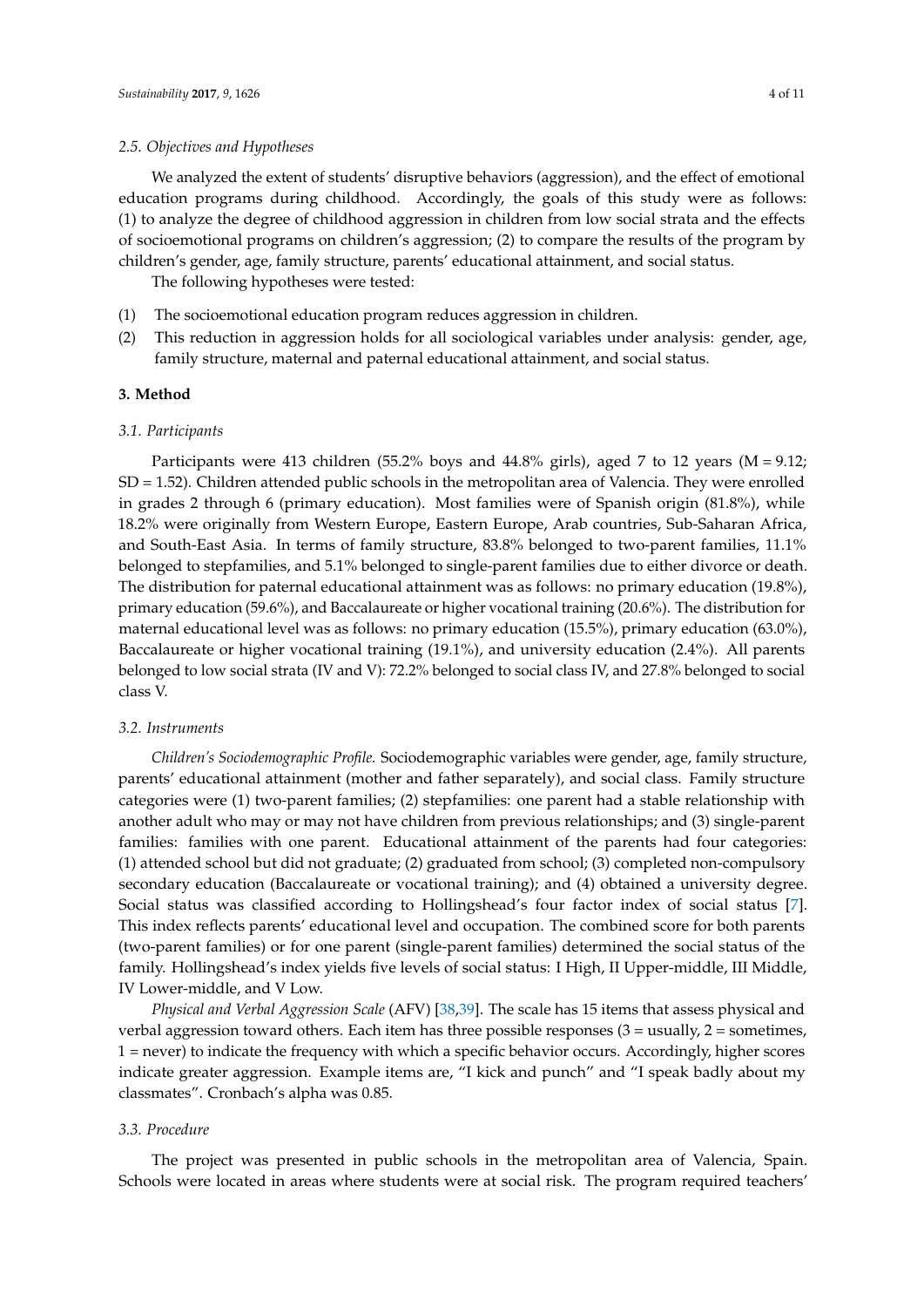commitment to work with students. Teachers therefore attended a training seminar, which took place at the school. The four public schools that participated in the study were located in peripheral, problematic areas of the city, where 20% of students were immigrants or ethnic or cultural minorities (e.g., of African or gypsy origin). Participation was voluntary. Permission from families and the Valencian government were obtained. Student assessment was rigorous, and respected students' right to anonymity and confidentiality. The ethical principles set forth in the Helsinki Act (1975) and later adaptations were observed.

The project had four stages. (1) Teacher training consisted of 10 h of training before the program and one hour per fortnight after the program had started (24 h in total). (2) Pre-test assessment was conducted to measure students' physical and verbal aggression using the standardized psychometric test ([\[38\]](#page-9-11), Spanish version 39). (3) Teachers implemented the program in class (content reflected in Table [1\)](#page-4-0). (4) Post-test assessment was conducted using the same aggression questionnaire as for the pre-test assessment. SPSS version 21.0 was used for the statistical analyses.

<span id="page-4-0"></span>

| Group             | Pre-Test (T1)                                                                                                                 | <b>Intervention-Program Content</b>                                                                                                                                                                                                                                                                                                                  | Post-Test (T2)                                                                                                                |
|-------------------|-------------------------------------------------------------------------------------------------------------------------------|------------------------------------------------------------------------------------------------------------------------------------------------------------------------------------------------------------------------------------------------------------------------------------------------------------------------------------------------------|-------------------------------------------------------------------------------------------------------------------------------|
| Training<br>group | Physical and Verbal<br><b>Aggression Scale</b><br>Emotional<br><b>Instability Scale</b><br>Prosocial<br><b>Behavior Scale</b> | Subjects on the curriculum<br>Emotional education<br>intervention program<br>Knowledge and<br>$\overline{\phantom{a}}$<br>management of emotions<br>Self-regulation of emotions<br>$\overline{\phantom{a}}$<br>and personal autonomy<br>Communication skills<br>Effective coping skills and<br>$\qquad \qquad \blacksquare$<br>daily problem solving | Physical and Verbal<br><b>Aggression Scale</b><br>Emotional<br><b>Instability Scale</b><br>Prosocial<br><b>Behavior Scale</b> |
| Control<br>group  | Same instruments as for<br>experimental group                                                                                 | Subjects on the curriculum                                                                                                                                                                                                                                                                                                                           | Same instruments as for<br>experimental group                                                                                 |

**Table 1.** Summary of research phases in the control and experiment groups.

#### *3.4. Data Analysis*

The Kolmogorov–Smirnov test [\[40\]](#page-9-13) was used to determine the goodness of fit between two probability distributions. The results supported the use of non-parametric tests for the analyses (the significance of the Kolmogorov–Smirnov test was less than 0.05).

Analyses were performed to determine the effects of the socioemotional education program. First, the Mann–Whitney U test [\[41\]](#page-9-14) was used to check the equivalence of the population of boys and girls. The U test was complemented by the Rosenthal *r* analysis of effect size. The Rosenthal *r*, known as the counternull value, is calculated by dividing the Z-score by the square root of N. It is suitable for non-parametric testing [\[42\]](#page-9-15). Second, we performed the Wilcoxon sign test, which we applied to related samples assessed at two different times (pre-test vs. post-test) [\[43\]](#page-9-16). We combined this test with the corresponding effect size analysis. The sign test was applied to the population, which was distributed according to sociodemographic variables: gender, age, family structure, social status, and educational attainment of both parents.

# **4. Results**

We first conducted descriptive analysis of students' physical and verbal aggression in the pre-test and post-test stages. Table [2](#page-5-0) shows higher aggression values in the pre-test phase. The results were slightly skewed to the right, and were more pronounced than those in the post-test phase. The minimum aggression values were the same in both stages, but the top values were higher in the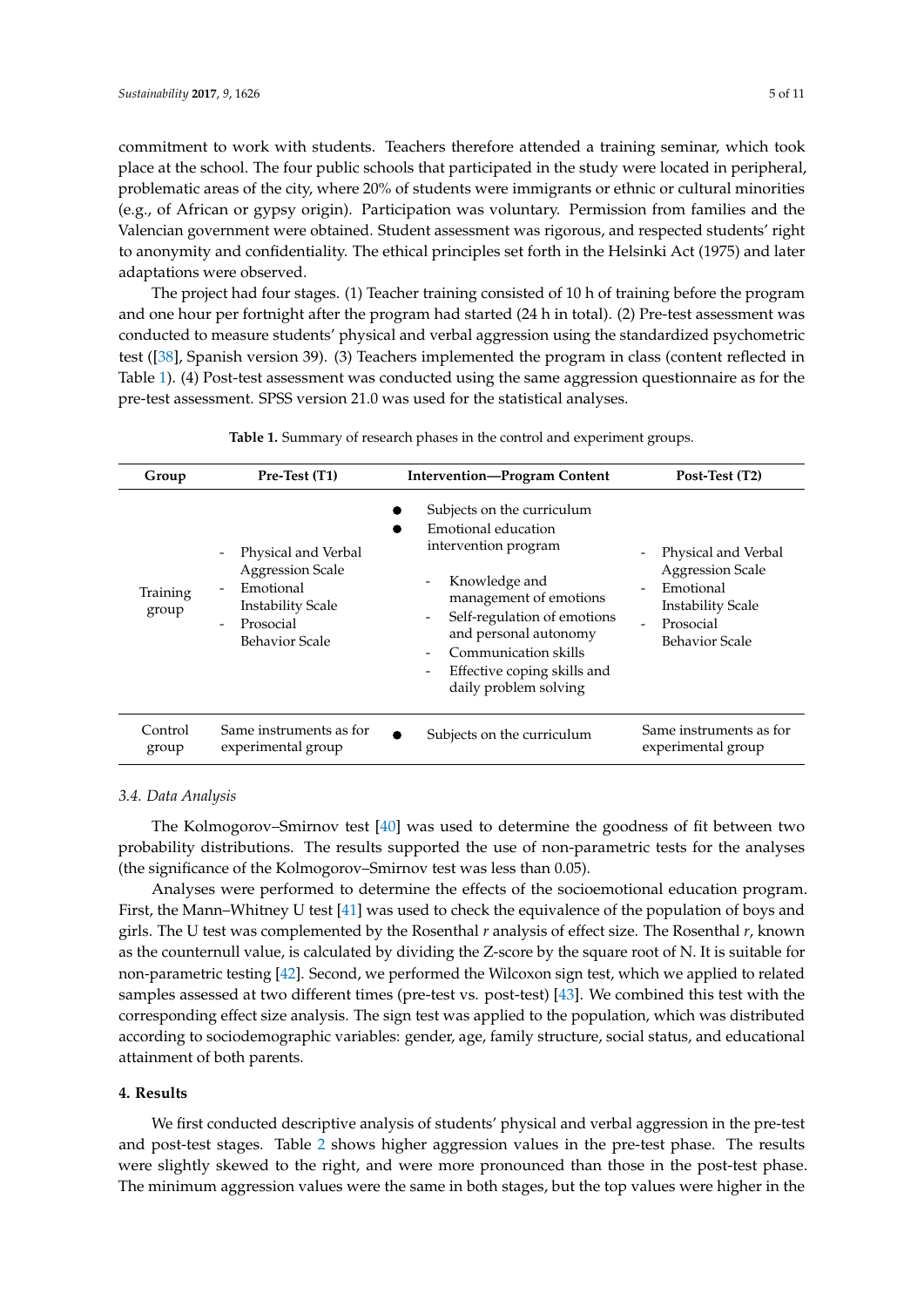pre-test stage (3.00 pre-test vs. 2.20 post-test). These results indicate that aggression was reduced following the program. They also indicate that fewer children had high rates of aggression.

<span id="page-5-0"></span>**Table 2.** Descriptive analysis of physical and verbal aggression before and after the emotional education program.

| Test                                     | Mean | Standard<br>Deviation | Asymmetry | Kurtosis | Min.  | Max. |
|------------------------------------------|------|-----------------------|-----------|----------|-------|------|
| Pre-test physical and verbal aggression  | 1.43 | 0.38                  | 1.24      | 1.54     | L.OO  | 3.00 |
| Post-test physical and verbal aggression | 1.31 | 0.26                  | 0.70      | $-0.35$  | L.OO. | 2.20 |

The Mann–Whitney U test [\[41\]](#page-9-14) was used to test for equivalence of the population of boys and girls. The results reveal no significant differences between boys' and girls' aggression pre-test, although boys tended to have higher scores. Significant differences were observed in the post-test results, where boys were found to be more aggressive than girls. Effect size was low (Rosenthal  $r = 0.262$ ) (Table [3\)](#page-5-1) [\[42\]](#page-9-15).

**Table 3.** Pre-test and post-test comparative analysis of verbal and physical aggression by gender.

<span id="page-5-1"></span>

|             |     | <b>Boys</b> |      | Girls |           |          | Asymptotic               | Rosenthal $r = abs$ |  |
|-------------|-----|-------------|------|-------|-----------|----------|--------------------------|---------------------|--|
| <b>Test</b> | N   | M           | SD   | M     | <b>SD</b> | ∠        | Significance (Bilateral) | (Z/Root[N])         |  |
| Pre-test    | 413 | 1.47        | 0.42 | 1.38  | 0.32      | $-0.152$ | 0.124                    | 0.007               |  |
| Post-test   | 413 | 1.35        | 0.28 | 1 25  | 0.22      | $-3.30$  | 0.001                    | 0.262               |  |

Table [4](#page-6-0) shows the results of the analysis comparing pre-test and post-test scores using the Wilcoxon test for related samples. Children's aggression was significantly lower following the program. This significant reduction occurred in boys and girls. The effect size was medium to medium-high (Rosenthal  $r = 0.305$  and 0.443 for boys and girls, respectively).

We observed significant differences between the pre-test and post-test stages in all ages, except for the youngest children (aged 7 years). At this age, the results reveal a negative trend, but differences were non-significant (asymptotic significance  $= 0.177$ ). For the remaining ages  $(8-12 \text{ years})$ , differences between pre-test and post-test stages were significant, with a clear reduction in aggression at all ages. The effect size was medium-high to high (Rosenthal *r* between 0.370 and 0.611 for all ages).

**Verbal and Physical Aggression N Pre-Test Post-Test** *Z* **Asymptotic Significance (Bilateral) Rosenthal** *r* **= abs** M SD M SD  $\angle$  **Significance** (Z/Root [N]) Physical and verbal aggression 413 1.43 0.38 1.31 0.26 −7.43 0.000 0.366 Gender Boys 228 1.47 0.42 1.35 0.28 −4.60 0.000 0.305 Girls 185 1.38 0.32 1.25 0.22 −6.03 0.000 0.443 Age 7 79 1.29 0.40 1.23 0.25 −1.35 0.177 0.152 8 85 1.44 0.38 1.33 0.26 −3.41 0.001 0.370 9 67 1.46 0.41 1.33 0.28 −3.53 0.000 0.431 10 91 1.49 0.34 1.35 0.25 −3.65 0.000 0.383 11 70 1.41 0.33 1.29 0.23 −3.50 0.000 0.418 12 21 1.58 0.40 1.33 0.25 −2.80 0.005 0.611 Family structure Two-parent families 346 1.41 0.36 1.30 0.26 −7.09 0.000 0.381<br>Stepfamilies 46 1.43 .34 1.32 0.23 −2.24 0.005 0.330 Stepfamilies 46 1.43 .34 1.32 0.23 −2.24 0.005 0.330 Single-parent families 21 1.50 0.45 1.35 0.25 −2.62 0.009 0.572

**Table 4.** Comparative analysis of verbal and physical aggression in the pre-test and post-test stages by sociodemographic variables (entire population).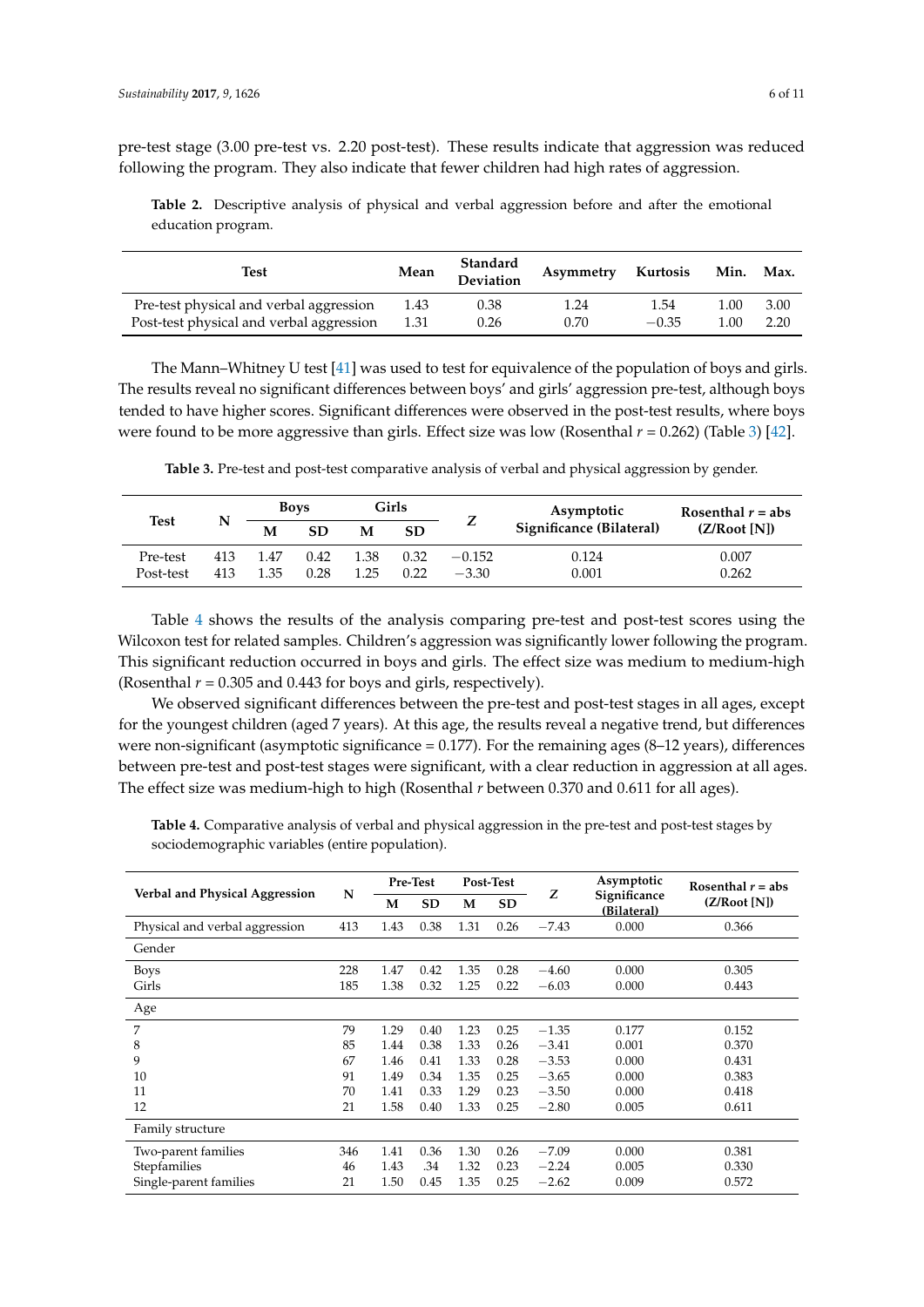<span id="page-6-0"></span>

|                                          | N                      | <b>Pre-Test</b> |           | Post-Test |           |         | Asymptotic                  | Rosenthal $r = abs$ |  |
|------------------------------------------|------------------------|-----------------|-----------|-----------|-----------|---------|-----------------------------|---------------------|--|
| Verbal and Physical Aggression           |                        | M               | <b>SD</b> | M         | <b>SD</b> | Z       | Significance<br>(Bilateral) | (Z/Root[N])         |  |
| Social status                            |                        |                 |           |           |           |         |                             |                     |  |
| Social status IV                         | 298                    | 1.43            | 0.37      | 1.31      | 0.25      | $-6.57$ | 0.000                       | 0.381               |  |
| Social status V                          | 115                    | 1.42            | 0.40      | 1.31      | 0.27      | $-3.52$ | 0.000                       | 0.328               |  |
| Mother's educational attainment          |                        |                 |           |           |           |         |                             |                     |  |
| No primary education                     | 64                     | 1.40            | 0.30      | 1.36      | 0.27      | $-1.33$ | 0.184                       | 0.166               |  |
| School graduate                          | 260                    | 1.45            | 0.41      | 1.30      | 0.24      | $-7.17$ | 0.000                       | 0.445               |  |
| Baccalaureate or equivalent <sup>1</sup> | 79                     | 1.36            | 0.30      | 1.27      | 0.27      | $-2.74$ | 0.006                       | 0.308               |  |
| Higher education (University)            | 10                     | 1.40            | 0.37      | 1.31      | 0.30      | $-0.56$ | 0.574                       | 0.177               |  |
| Father's educational attainment          |                        |                 |           |           |           |         |                             |                     |  |
| No primary education                     | 82                     | 1.38            | 0.31      | 1.37      | 0.27      | $-0.40$ | 0.689                       | 0.044               |  |
| School graduate                          | 246                    | 1.45            | 0.41      | 1.30      | 0.26      | $-6.70$ | 0.000                       | 0.427               |  |
| Baccalaureate or equivalent <sup>1</sup> | 85                     | 1.41            | 0.34      | 1.27      | 0.24      | $-4.36$ | 0.000                       | 0.473               |  |
| Higher education (University)            | $\theta$<br><b>ALC</b> |                 |           |           |           |         |                             |                     |  |

| Table 4. Cont. |  |
|----------------|--|
|----------------|--|

<sup>1</sup> Baccalaureate or formal vocational training.

For the family variables (i.e., family structure, parents' educational attainment, and social status), Table [4](#page-6-0) shows a reduction in aggression among children belonging to two-parent families, stepfamilies, and single-parent families, with significant differences in all cases. The effect size was medium to high (Rosenthal *r* = 0.381, 0.330, and 0.572 for two-parent families, stepfamilies, and single-parent families, respectively). The situation was the same for children belonging to social classes IV and V. Aggression was significantly lower following the emotional education program. The effect size was medium (Rosenthal  $r = 0.381$  and 0.328 for social classes IV and V, respectively). The effect size was medium to medium-high, with a Rosenthal *r* of 0.308 for mothers with Baccalaureate or formal vocational training and 0.473 for fathers with Baccalaureate or formal vocational training. The effect size values confirm the strength of the results, thereby offering hope for reducing aggressive behaviors among at-risk children.

The results by paternal educational level were less conclusive, although boys' aggression scores decreased between the pre-test and post-test phases. For children whose mothers did not finish school and children whose mothers had a university education, differences between the pre-test and post-test phases were non-significant, although aggression tended to decrease in both cases. This absence of a significant difference may be because the two groups were small (64 mothers who did not finish school and 10 mothers who had a university education). In contrast, there were significant differences in the aggression of children whose mothers were school graduates, and children whose mothers had completed the Baccalaureate or similar.

A similar finding was observed when comparing pre-test and post-test scores for aggression among children whose fathers graduated from school or completed the Baccalaureate or similar. For children whose fathers completed the Baccalaureate, the difference between pre-test and post-test scores was significant. Children had lower scores for aggression after taking the emotional education program. Seemingly, the educational level of both parents can enhance the effects of the emotional education program, and reduce aggression among children. Nevertheless, it would be useful to analyze this situation for a larger population with parents who completed a university education.

#### **5. Discussion and Conclusions**

The analysis indicates that aggression among children belonging to low socioeconomic status families is moderate. Boys were observed to be slightly more aggressive than girls, mainly at the post-test stage. The program seems to have positively affected both groups. The average aggression scores were lower in the post-test stage than in the pre-test stage. The effects were greater for girls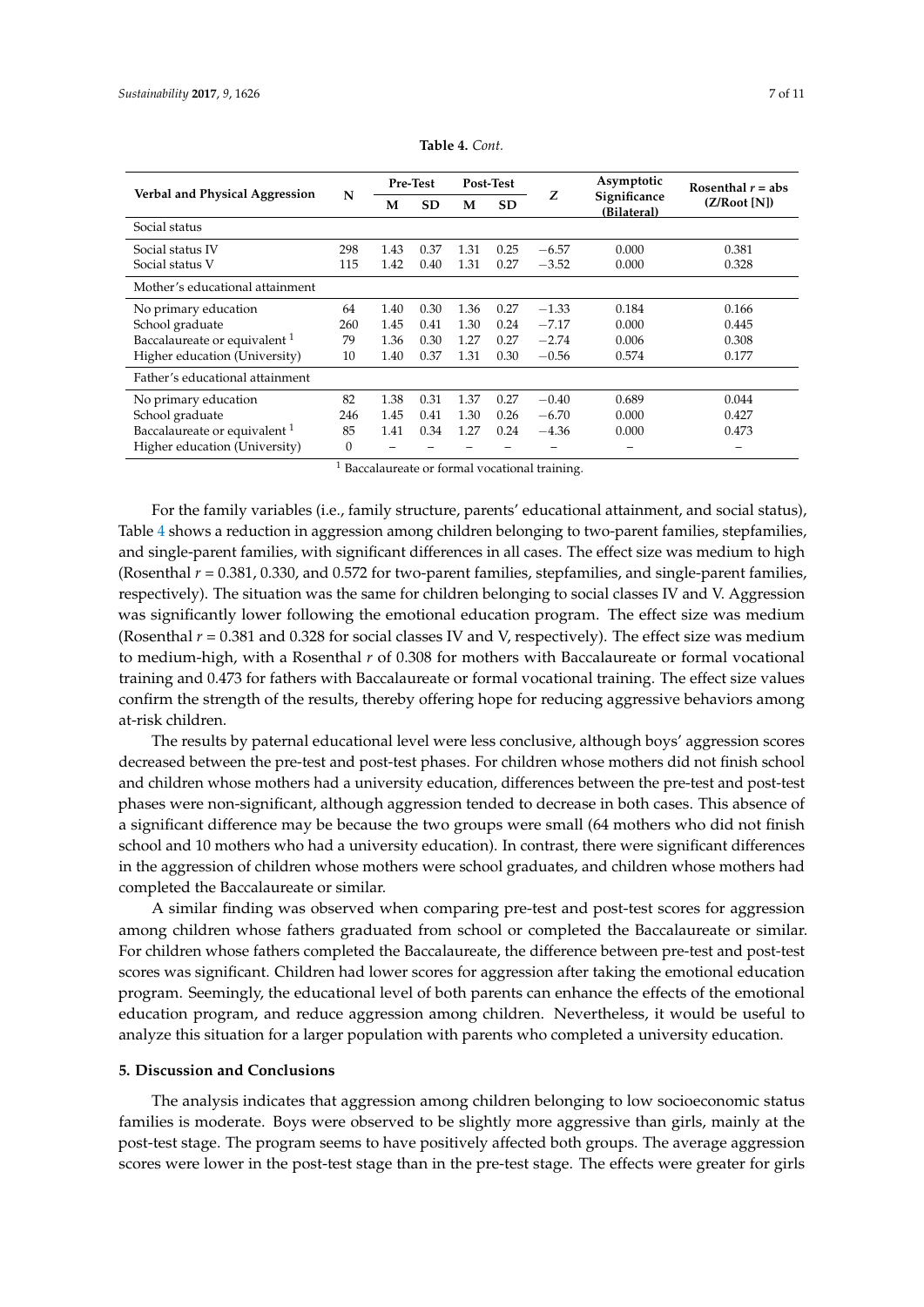than boys. The results are consistent with previous studies showing that men have higher aggression scores than women do in childhood and adolescence [\[44,](#page-9-17)[45\]](#page-9-18).

The results show that the program had positive effects on boys and girls. Physical and verbal aggression was reduced in boys and girls (Hypothesis 1). Note that emotional learning is related to a lower level of aggressive and maladaptive behaviors [\[46\]](#page-9-19).

The results are also highly positive in terms of sociodemographic variables and the effects of the program. The program had positive effects on children belonging to most of the variable groups under study: different types of families (two-parent families, stepfamilies, and single-parent families), and social strata IV and V. The program also had a positive effect across most age groups and parental educational attainment groups. However, the program was not as successful among the youngest children (aged 7 years), nor among children whose mothers had no studies or university studies or whose fathers had no studies. The results for the remaining groups were highly positive. Children's aggression rates were significantly reduced following the program (Hypothesis 2).

Aggressive people usually have tense, awkward relationships with others. They tend to relate to peers who have similar behaviors, and they tend to be rejected by less conflictive peers [\[25\]](#page-8-21). These tendencies may increase their vulnerability. The effects of belonging to low socioeconomic strata (in terms of neighborhood, restricted access to services, long working hours of parents, low adult monitoring, excessive autonomy, and a tendency toward low-effort activities, and therefore higher dropout risk) indicate that efforts in improving children's development through socioemotional education programs from an early age are worthwhile. This study yields promising results. The findings stress how developing socioemotional skills can affect interpersonal relationships, which can in turn reduce aggression in the long term. Aggressive children have low self-control [\[44](#page-9-17)[,47\]](#page-9-20), a high tendency to behave impulsively [\[45,](#page-9-18)[48\]](#page-9-21), and difficulties in developing resilience [\[49\]](#page-10-0). These traits contribute to problems with the environment and ineffective behaviors. Conversely, learning emotional skills encourages positive development and personal strengthening strategies [\[50\]](#page-10-1), which lead to more open and expressive behavior [\[51\]](#page-10-2).

In summary, creating emotional education programs that are imparted by teachers as part of the curriculum is a valuable initiative. The goal of primary school is to provide a well-rounded education and foster healthy relations among children. During childhood, reducing aggression lays the foundations for harmonious relations at school.

These encouraging results are not without limitations. The first limitation refers to the cross-sectional nature of the study. Validation through a longitudinal study would strengthen the results, enabling analysis at different times and over longer periods. Secondly, the study is based on children's self-reported data. Despite this limitation, studies have confirmed the reliability of results based on children's self-reported data. These data are sometimes more suitable than data provided by adults because children are less conditioned by social desirability [\[50,](#page-10-1)[52\]](#page-10-3).

**Author Contributions:** Ana Tur-Porcar and Elisabeth Malonda Vidal conceived, designed and performed the experiments; Ana Tur-Porcar, and Elisabeth Malonda Vidal and Alicia Mas-Tur analyzed the data; Alicia Mas-Tur contributed reagents/materials/analysis tools; Ana Tur-Porcar and Alicia Mas-Tur wrote the paper.

**Conflicts of Interest:** The authors declare no conflict of interest.

## **References**

- <span id="page-7-0"></span>1. Ministerio De Educación, Cultura Y Deporte. *Informe 2016 Sobre El Estado Del Sistema Educativo. Curso 2014–2015*; Ministerio De Educación, Cultura Y Deporte, Consejo De Estado DE Educación: Madrid, Spain, 2016. Available online: [http://www.mecd.gob.es/educacion/mc/cee/publicaciones/informes-del-sistema](http://www.mecd.gob.es/educacion/mc/cee/publicaciones/informes-del-sistema-educativo/informe-2016.html)[educativo/informe-2016.html](http://www.mecd.gob.es/educacion/mc/cee/publicaciones/informes-del-sistema-educativo/informe-2016.html) (accessed on 23 August 2017).
- <span id="page-7-1"></span>2. Instituto Nacional De Estadística (INE). *Encuesta De Población Activa*; INE: Madrid, Spain, 2017; Available online: [http://www.ine.es/prensa/epa\\_tabla.htm](http://www.ine.es/prensa/epa_tabla.htm) (accessed on 23 August 2017).
- <span id="page-7-2"></span>3. Wilson, D.B.; Gottfredson, D.C.; Najaka, S.S. School-based prevention of problem behaviors: A meta-analysis. *J. Quant. Criminol.* **2001**, *17*, 247–272. [\[CrossRef\]](http://dx.doi.org/10.1023/A:1011050217296)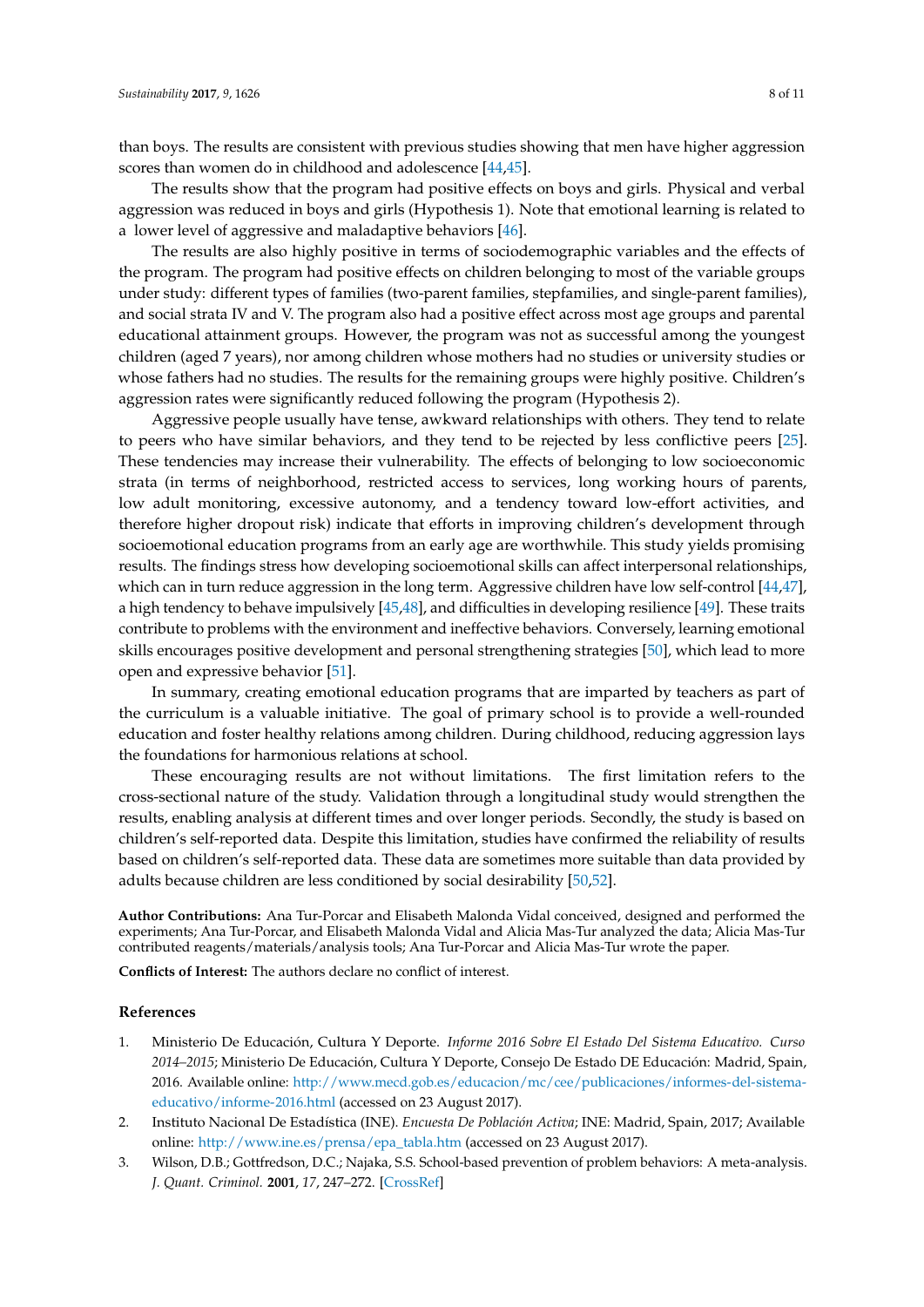- <span id="page-8-0"></span>4. Jones, S.M.; Brown, J.L.; Aber, J.L. Two-year impacts of a universal school-based social-emotional and literacy intervention: An experiment in translational developmental research. *Child Dev.* **2011**, *82*, 533–554. [\[CrossRef\]](http://dx.doi.org/10.1111/j.1467-8624.2010.01560.x) [\[PubMed\]](http://www.ncbi.nlm.nih.gov/pubmed/21410922)
- <span id="page-8-1"></span>5. Hauser, R.M. Measuring socioeconomic status in studies of child development. *Child Dev.* **1994**, *65*, 1541–1545. [\[CrossRef\]](http://dx.doi.org/10.2307/1131279) [\[PubMed\]](http://www.ncbi.nlm.nih.gov/pubmed/7859541)
- <span id="page-8-2"></span>6. Sirin, S.R. Socioeconomic status and academic achievement: A meta-analytic review of research. *Rev. Educ. Res.* **2005**, *75*, 417–453. [\[CrossRef\]](http://dx.doi.org/10.3102/00346543075003417)
- <span id="page-8-3"></span>7. Hollingshead, A.B. Four factor index of social status. *Yale J. Sociol.* **2011**, *8*, 21–52.
- <span id="page-8-4"></span>8. McLoyd, V. Socioeconomic disadvantage and child development. *Am. Psychol.* **1998**, *53*, 185–204. [\[CrossRef\]](http://dx.doi.org/10.1037/0003-066X.53.2.185) [\[PubMed\]](http://www.ncbi.nlm.nih.gov/pubmed/9491747)
- <span id="page-8-5"></span>9. Bradley, R.H.; Corwyn, R.F. Socioeconomic status and child development. *Annu. Rev. Psychol.* **2002**, *53*, 371–399. [\[CrossRef\]](http://dx.doi.org/10.1146/annurev.psych.53.100901.135233) [\[PubMed\]](http://www.ncbi.nlm.nih.gov/pubmed/11752490)
- <span id="page-8-6"></span>10. Bronfenbrenner, U. Ecology of the family as a context for human development: Research perspectives. *Dev. Psychol.* **1986**, *22*, 723–742. [\[CrossRef\]](http://dx.doi.org/10.1037/0012-1649.22.6.723)
- <span id="page-8-7"></span>11. Bronfenbrenner, U.; Morris, P.A. The bioecological model of human development. In *Handbook of Child Psychology*, 6th ed.; Lerner, R.M., Damon, W., Eds.; John Wiley: Hoboken, NJ, USA, 2006; pp. 793–828.
- <span id="page-8-8"></span>12. Koster, A.; Bosma, H.; van Lenthe, F.J.; Kempen, G.I.; Mackenbach, J.P.; van Eijk, J.T. The role of psychosocial factors in explaining socio-economic differences in mobility decline in a chronically ill population: Results from the GLOBE study. *Soc. Sci. Med.* **2005**, *61*, 123–132. [\[CrossRef\]](http://dx.doi.org/10.1016/j.socscimed.2004.11.045) [\[PubMed\]](http://www.ncbi.nlm.nih.gov/pubmed/15847967)
- <span id="page-8-9"></span>13. Wardle, J.; Jarvis, M.J.; Steggles, N.; Sutton, S.; Williamson, S.; Fairmond, H.; Cartwright, M.; Simon, A.E. Socioeconomic disparities in cancer-risk behaviors in adolescence: Baseline Results from the Health and Behavior in Teenagers Study. *Prev. Med.* **2003**, *36*, 721–730. [\[CrossRef\]](http://dx.doi.org/10.1016/S0091-7435(03)00047-1)
- <span id="page-8-10"></span>14. Chen, E.; Matthews, K.A.; Boyce, W.T. Socioeconomic differences in children's health: How and why do these relationships change with age? *Psychol. Bull.* **2002**, *128*, 295–329. [\[CrossRef\]](http://dx.doi.org/10.1037/0033-2909.128.2.295) [\[PubMed\]](http://www.ncbi.nlm.nih.gov/pubmed/11931521)
- <span id="page-8-11"></span>15. DeGarmo, D.S.; Forgatch, M.S.; Martinez, C.R. Parenting of divorced mothers as a link between social status and boys' academic outcomes: Unpacking the effects of socioeconomic status. *Child Dev.* **1999**, *70*, 1231–1245. [\[CrossRef\]](http://dx.doi.org/10.1111/1467-8624.00089) [\[PubMed\]](http://www.ncbi.nlm.nih.gov/pubmed/10546342)
- <span id="page-8-12"></span>16. Battin-Pearson, S.; Newcomb, M.D.; Abbott, R.D.; Hill, K.G.; Catalano, R.F.; Hawkins, J.D. Predictors of early high school drop-out: A test of five theories. *J. Educ. Psychol.* **2000**, *92*, 568–582. [\[CrossRef\]](http://dx.doi.org/10.1037/0022-0663.92.3.568)
- <span id="page-8-13"></span>17. Battle, J.; Lewis, M. The increasing significance of class: The relative effects of race and socioeconomic status on academic achievement. *J. Poverty* **2002**, *6*, 21–35. [\[CrossRef\]](http://dx.doi.org/10.1300/J134v06n02_02)
- <span id="page-8-14"></span>18. Salvioni, D.M.; Franzoni, S.; Cassano, R. Sustainability in the Higher Education System: An Opportunity to Improve Quality and Image. *Sustainability* **2017**, *9*, 914. [\[CrossRef\]](http://dx.doi.org/10.3390/su9060914)
- <span id="page-8-15"></span>19. Farooq, M.S.; Chaudhry, A.H.; Shafiq, M.; Berhanu, G. Factors affecting students' quality of academic performance: A case of secondary school level. *J. Qual. Technol. Manag.* **2011**, *7*, 1–14.
- <span id="page-8-16"></span>20. Bieler, A.; McKenzie, M. Strategic planning for sustainability in Canadian higher education. *Sustainability* **2017**, *9*, 161. [\[CrossRef\]](http://dx.doi.org/10.3390/su9020161)
- <span id="page-8-17"></span>21. Azhar, M.; Nadeem, S.; Naz, F.; Perveen, F.; Sameen, A. Impact of parental education and socio-economic status on academic achievements of university students. *Eur. J. Psychol. Res.* **2014**, *1*, 1–9.
- <span id="page-8-18"></span>22. Moss, H.B.; Lynch, K.G.; Hardie, T.L. Affiliation with deviant peers among children of substance dependent fathers from pre-adolescence into adolescence: Associations with problem behaviors. *Drug Alcohol Depend.* **2003**, *71*, 117–125. [\[CrossRef\]](http://dx.doi.org/10.1016/S0376-8716(03)00073-5)
- <span id="page-8-19"></span>23. Morris, A.S.; Silk, J.S.; Steinberg, L.; Myers, S.S.; Robinson, L.R. The role of the family context in the development of emotion regulation. *Soc. Dev.* **2007**, *16*, 361–388. [\[CrossRef\]](http://dx.doi.org/10.1111/j.1467-9507.2007.00389.x) [\[PubMed\]](http://www.ncbi.nlm.nih.gov/pubmed/19756175)
- <span id="page-8-20"></span>24. Chen, D.; Drabick, D.A.; Burgers, D.E. A Developmental Perspective on Peer Rejection, Deviant Peer Affiliation, and Conduct Problems Among Youth. *Child Psychiatry Hum. Dev.* **2015**, *46*, 823–838. [\[CrossRef\]](http://dx.doi.org/10.1007/s10578-014-0522-y) [\[PubMed\]](http://www.ncbi.nlm.nih.gov/pubmed/25410430)
- <span id="page-8-21"></span>25. Dishion, T.J. An evolutionary framework for understanding coercion and aggression. In *Oxford Handbook of Coercive Relationship Dynamics*; Dishion, T.J., Snyder, J.J., Eds.; Oxford University Press: New York, NY, USA, 2016; pp. 53–68.
- 26. Dishion, T.J.; Ha, T.; Véronneau, M.-H. An ecological analysis of the effects of deviant peer clustering on sexual promiscuity, problem behavior, and childbearing from early adolescence to adulthood: An enhancement of the Life History Framework. *Dev. Psychol.* **2012**, *48*, 703–717. [\[CrossRef\]](http://dx.doi.org/10.1037/a0027304) [\[PubMed\]](http://www.ncbi.nlm.nih.gov/pubmed/22409765)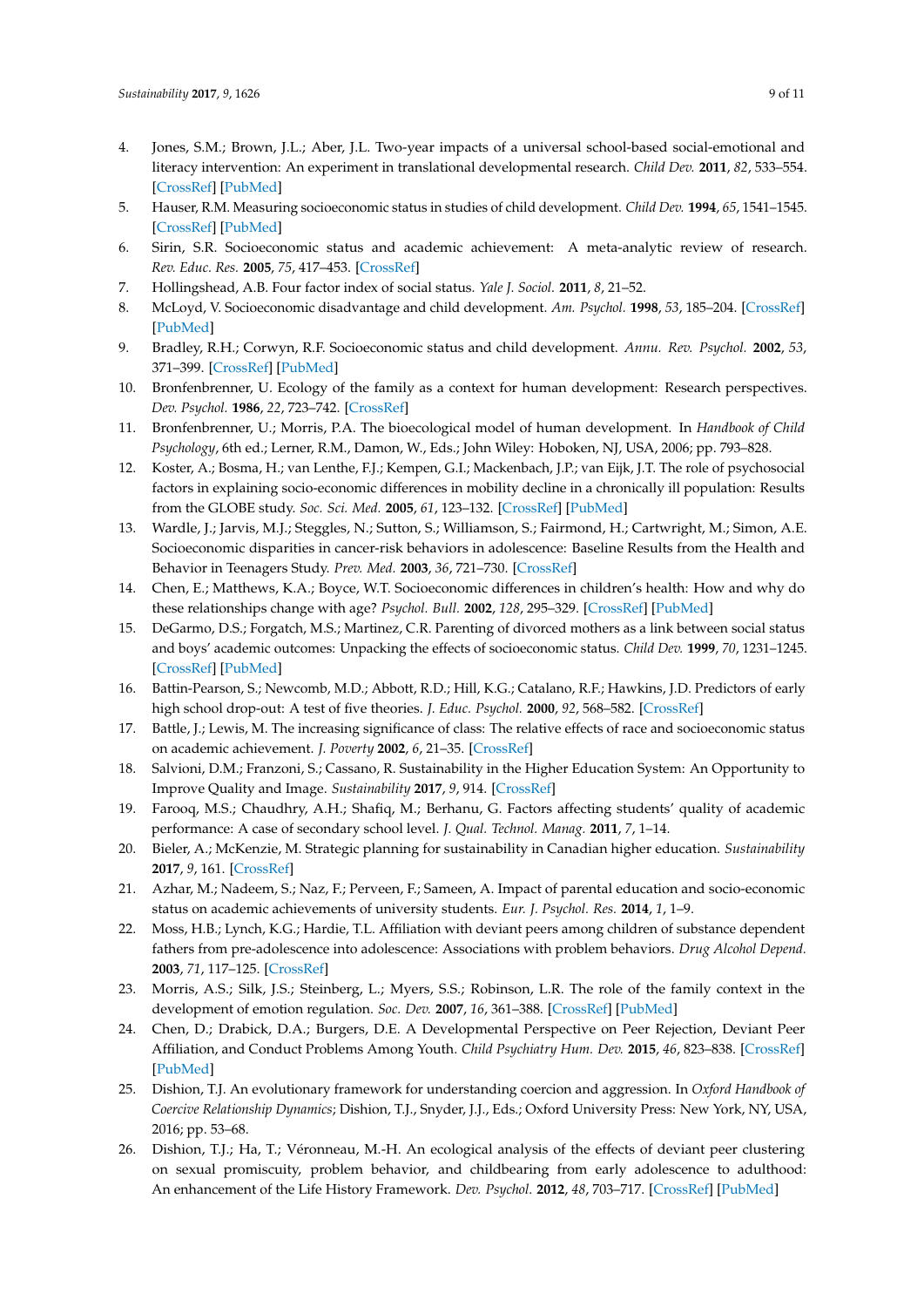- <span id="page-9-0"></span>27. Shephard, K.; Brown, K.; Guiney, T. Researching the Professional-Development Needs of Community-Engaged Scholars in a New Zealand University. *Sustainability* **2017**, *9*, 1249. [\[CrossRef\]](http://dx.doi.org/10.3390/su9071249)
- <span id="page-9-1"></span>28. Luthar, S.S.; Latendresse, S.J. Children of the affluent: Challenges to well-being. *Curr. Dir. Psychol. Sci.* **2005**, *14*, 49–53. [\[CrossRef\]](http://dx.doi.org/10.1111/j.0963-7214.2005.00333.x) [\[PubMed\]](http://www.ncbi.nlm.nih.gov/pubmed/17710193)
- <span id="page-9-2"></span>29. Forgatch, M.S.; Snyder, J.J.; Patterson, G.R.; Pauldine, M.R.; Chaw, Y.; Elish, K.; Harris, J.B.; Richardson, E.B. Resurrecting the chimera: Progressions in parenting and peer processes. *Dev. Psychopathol.* **2016**, *28*, 689–706. [\[CrossRef\]](http://dx.doi.org/10.1017/S0954579416000250) [\[PubMed\]](http://www.ncbi.nlm.nih.gov/pubmed/27427800)
- <span id="page-9-3"></span>30. Fothergill, K.E.; Ensminger, M.E. Childhood and adolescent antecedents of drug and alcohol problems: A longitudinal study. *Drug Alcohol Depend.* **2006**, *82*, 61–76. [\[CrossRef\]](http://dx.doi.org/10.1016/j.drugalcdep.2005.08.009) [\[PubMed\]](http://www.ncbi.nlm.nih.gov/pubmed/16150555)
- <span id="page-9-4"></span>31. Snyder, J.J.; Schrepferman, L.; McEachern, A.; Barner, S.; Johnson, K.; Provines, J. Peer deviancy training and peer coercion: Dual processes associated with early-onset conduct problems. *Child Dev.* **2008**, *79*, 252–268. [\[CrossRef\]](http://dx.doi.org/10.1111/j.1467-8624.2007.01124.x) [\[PubMed\]](http://www.ncbi.nlm.nih.gov/pubmed/18366422)
- <span id="page-9-5"></span>32. Rieh, S.Y.; Lee, B.Y.; Oh, J.G.; Schuetze, T.; Porras Álvarez, S.; Lee, K.; Park, J. Integration of Sustainability into Architectural Education at Accredited Korean Universities. *Sustainability* **2017**, *9*, 1121. [\[CrossRef\]](http://dx.doi.org/10.3390/su9071121)
- <span id="page-9-6"></span>33. Jefatura Del Estado. Ley Orgánica 2/2006, De 3 De Mayo, De Educación. Boletín Oficial Del Estado, Núm. 106. De 4 De Mayo De 2006. 2006. Available online: [https://www.boe.es/buscar/pdf/2006/BOE-A-2006-](https://www.boe.es/buscar/pdf/2006/BOE-A-2006-7899-consolidado.pdf) [7899-consolidado.pdf](https://www.boe.es/buscar/pdf/2006/BOE-A-2006-7899-consolidado.pdf) (accessed on 14 February 2017).
- <span id="page-9-7"></span>34. Jefatura Del Estado. Ley Orgánica 8/2013, De 9 De Diciembre, Para La Mejora De La Calidad Educativa. Boletín Oficial Del Estado, 10 De Diciembre De 2013. 2013. Available online: [https://www.boe.es/boe/dias/](https://www.boe.es/boe/dias/2013/12/10/pdfs/BOE-A-2013-12886.pdf) [2013/12/10/pdfs/BOE-A-2013-12886.pdf](https://www.boe.es/boe/dias/2013/12/10/pdfs/BOE-A-2013-12886.pdf) (accessed on 14 February 2017).
- <span id="page-9-8"></span>35. Ministerio De Educación, Cultura Y Deporte (2014). Real Decreto 126/2014, De 28 De Febrero, Por El Que Se Establece El Currículo Básico De La Educación Primaria. Boletín Oficial Del Estado, 1 Marzo 2014. Available online: <https://www.boe.es/boe/dias/2014/03/01/pdfs/BOE-A-2014-2222.pdf> (accessed on 14 February 2017).
- <span id="page-9-9"></span>36. Decreto 108/2014, de 4 de Julio, del Consell, por el Que Establece el Currículo y Desarrolla la Ordenación General de la Educación Primaria en la Comunitat Valenciana [2014/6347] (Diari Oficial Núm. 7311 de 07.07.2014). Available online: [http://www.dogv.gva.es/datos/2014/07/07/pdf/2014\\_6347.pdf](http://www.dogv.gva.es/datos/2014/07/07/pdf/2014_6347.pdf) (accessed on 7 September 2017).
- <span id="page-9-10"></span>37. Rieffe, C.; De Rooij, M. The longitudinal relationship between emotion awareness and internalising symptoms during late childhood. *Eur. Child Adolesc. Psychiatry* **2012**, *21*, 349–356. [\[CrossRef\]](http://dx.doi.org/10.1007/s00787-012-0267-8) [\[PubMed\]](http://www.ncbi.nlm.nih.gov/pubmed/22466448)
- <span id="page-9-11"></span>38. Caprara, G.V.; Pastorelli, C. Early emotional instability, prosocial behavior, and aggression: Some methodological aspects. *Eur. J. Personal.* **1993**, *7*, 19–36. [\[CrossRef\]](http://dx.doi.org/10.1002/per.2410070103)
- <span id="page-9-12"></span>39. Del Barrio, M.V.; Moreno, C.; López, R. Evaluación de la agresión e inestabilidad emocional en niños españoles y su relación con la depression [Assessment of Agression and emotional instability in Spanish children: Its relationship with depression]. *Clín. Y Salud* **2001**, *12*, 33–50.
- <span id="page-9-13"></span>40. Gibbons, J.D.; Chakraborti, S. *Nonparametric Statistical Inference*, 3rd ed.; Dekker: New York, NY, USA, 1992.
- <span id="page-9-14"></span>41. Mann, H.B.; Whitney, D.R. On a test of whether one of two random variables is stochastically larger than the other. *Ann. Math. Stat.* **1947**, *18*, 50–60. [\[CrossRef\]](http://dx.doi.org/10.1214/aoms/1177730491)
- <span id="page-9-15"></span>42. Rosenthal, R. Parametric measures of effect size. In *The handbook of Research Synthesis*; Cooper, H., Hedges, L.V., Eds.; Russell Sage Foundation: New York, NY, USA, 1994; pp. 231–244.
- <span id="page-9-17"></span><span id="page-9-16"></span>43. Riffenburgh, R.H. *Statistics in Medicine*; Academic Press: London, UK, 1999.
- <span id="page-9-18"></span>44. Berger, K.S. Update on bullying at school: Science forgotten? *Dev. Rev.* **2007**, *27*, 90–126. [\[CrossRef\]](http://dx.doi.org/10.1016/j.dr.2006.08.002)
- 45. Mestre, M.V.; Tur, A.M.; Samper, P.; Latorre, A. Inestabilidad emocional y agresividad: Factores Predictores [Emotional instability and aggressiveness: Predicting factors]. *Ansiedad Estrés* **2010**, *16*, 33–45.
- <span id="page-9-19"></span>46. Wilson, S.J.; Lipsey, M.W. School-based interventions for aggressive and disruptive behavior: Update of a meta-analysis. *Am. J. Prev. Med.* **2007**, *33*, 130–143. [\[CrossRef\]](http://dx.doi.org/10.1016/j.amepre.2007.04.011) [\[PubMed\]](http://www.ncbi.nlm.nih.gov/pubmed/17675014)
- <span id="page-9-20"></span>47. Eisenberg, N.; Sulik, M.J. Emotion-related self-regulation in children. *Teach. Psychol.* **2012**, *39*, 77–83. [\[CrossRef\]](http://dx.doi.org/10.1177/0098628311430172) [\[PubMed\]](http://www.ncbi.nlm.nih.gov/pubmed/23100854)
- <span id="page-9-21"></span>48. Olweus, D. Bully/victim problems among schoolchildren: Basic facts and effects of a school based intervention program. In *The Development and Treatment of Childhood Aggression*; Pepler, J.D., Rubin, K.H., Eds.; Lawrence Erlbaum Associates, Inc.: Hillsdale, NJ, USA, 1991; Chapter xvii; pp. 411–448.